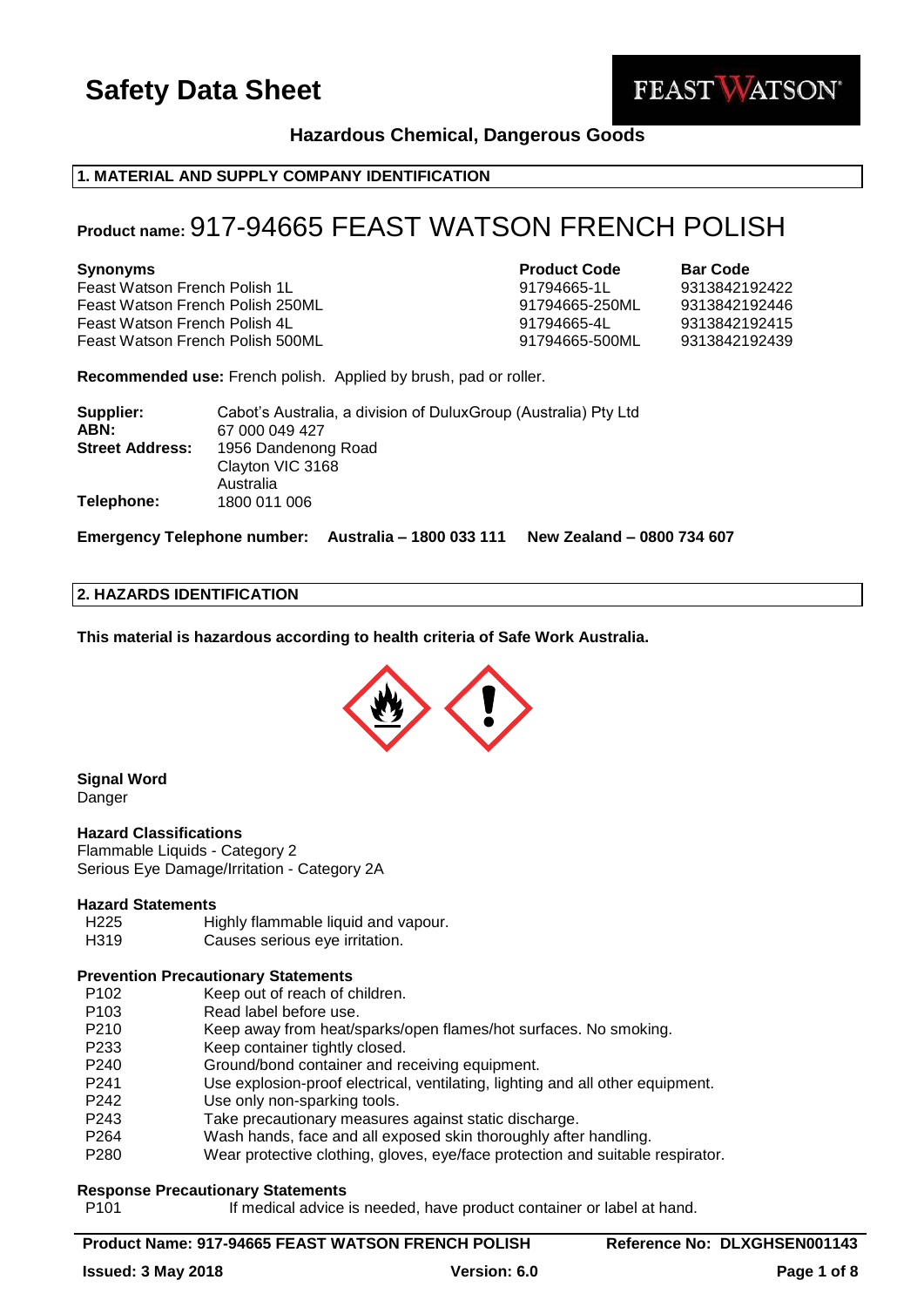

|           | P303+P361+P353 IF ON SKIN (or hair): Remove/Take off immediately all contaminated clothing. Rinse |
|-----------|---------------------------------------------------------------------------------------------------|
|           | skin with water/shower.                                                                           |
|           | P305+P351+P338 IF IN EYES: Rinse cautiously with water for several minutes. Remove contact        |
|           | lenses, if present and easy to do. Continue rinsing.                                              |
| P337+P313 | If eye irritation persists: Get medical advice/attention.                                         |

### **Storage Precautionary Statement**

P403+P235 Store in a well-ventilated place. Keep cool.

### **Disposal Precautionary Statement**

P501 Dispose of contents/container in accordance with local, regional, national and international regulations.

### **Poison Schedule:** Not Applicable

# **DANGEROUS GOOD CLASSIFICATION**

Classified as Dangerous Goods by the criteria of the "Australian Code for the Transport of Dangerous Goods by Road & Rail" and the "New Zealand NZS5433: Transport of Dangerous Goods on Land".

#### **Dangerous Goods Class:** 3

| 3. COMPOSITION INFORMATION                            |         |                           |
|-------------------------------------------------------|---------|---------------------------|
| <b>CHEMICAL ENTITY</b>                                | CAS NO  | <b>PROPORTION</b>         |
| Ethanol<br>Ingredients determined to be Non-Hazardous | 64-17-5 | $>60 \%$ (w/w)<br>Balance |
|                                                       |         | 100%                      |

### **4. FIRST AID MEASURES**

If poisoning occurs, contact a doctor or Poisons Information Centre (Phone Australia 131 126, New Zealand 0800 764 766).

**Inhalation:** Remove victim from exposure - avoid becoming a casualty. Remove contaminated clothing and loosen remaining clothing. Allow patient to assume most comfortable position and keep warm. Keep at rest until fully recovered. Seek medical advice if effects persist.

**Skin Contact:** If skin or hair contact occurs, remove contaminated clothing and flush skin and hair with running water. If swelling, redness, blistering or irritation occurs seek medical assistance. For gross contamination, immediately drench with water and remove clothing. Continue to flush skin and hair with plenty of water (and soap if material is insoluble). For skin burns, cover with a clean, dry dressing until medical help is available. If blistering occurs, do NOT break blisters. If swelling, redness, blistering, or irritation occurs seek medical assistance.

**Eye contact:** If in eyes, hold eyelids apart and flush the eyes continuously with running water. Continue flushing until advised to stop by the Poisons Information Centre or a Doctor; or for at least 15 minutes and transport to Doctor or Hospital.

**Ingestion:** Rinse mouth with water. If swallowed, do NOT induce vomiting. Give a glass of water to drink. Never give anything by the mouth to an unconscious patient. If vomiting occurs give further water. Seek medical advice.

**PPE for First Aiders:** Wear safety shoes, overalls, gloves, safety glasses, respirator. Use with adequate ventilation. If inhalation risk exists wear organic vapour/particulate respirator meeting the requirements of AS/NZS 1715 and AS/NZS 1716. Available information suggests that gloves made from nitrile rubber should be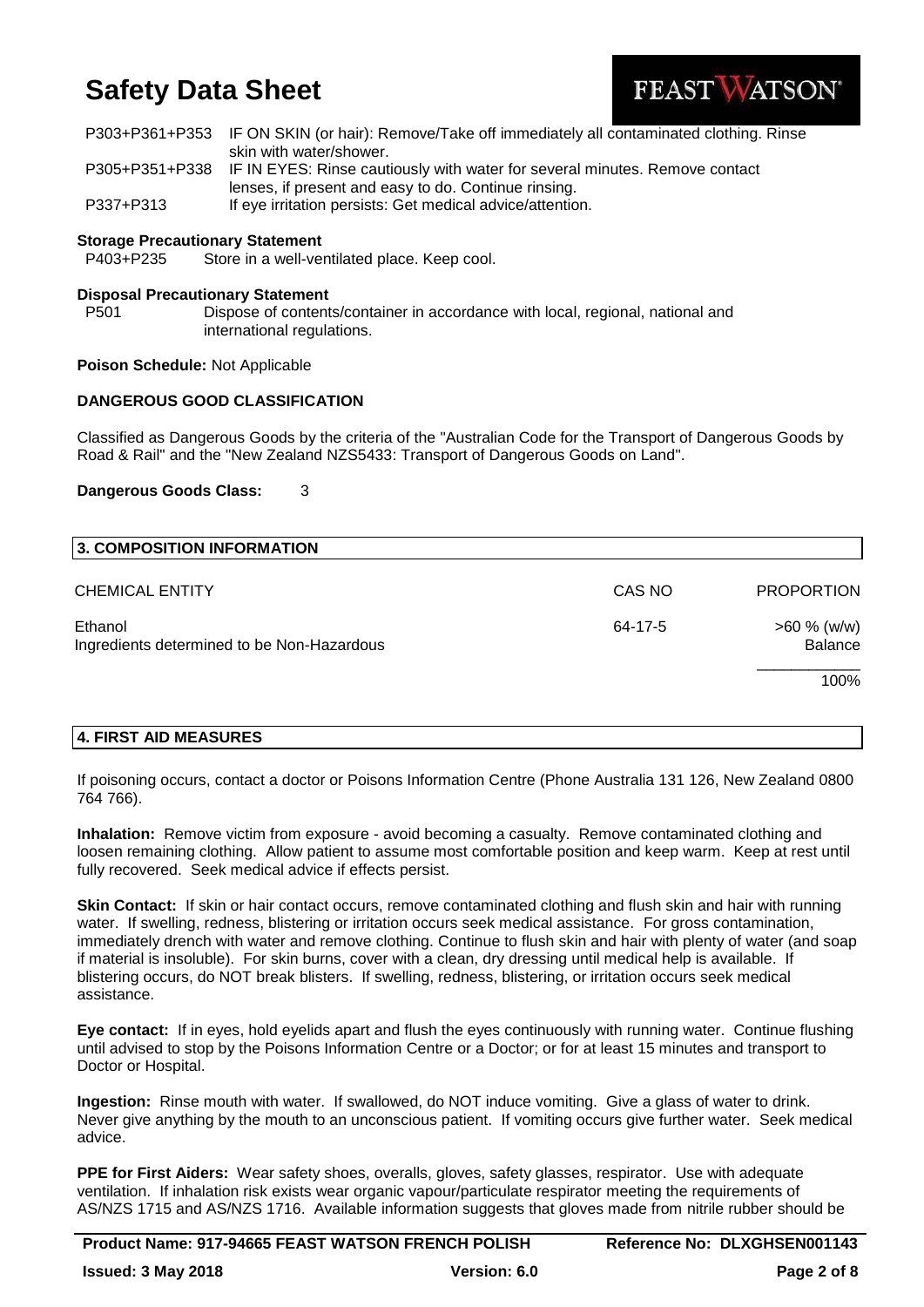

suitable for intermittent contact. However, due to variations in glove construction and local conditions, the user should make a final assessment. Always wash hands before smoking, eating, drinking or using the toilet. Wash contaminated clothing and other protective equipment before storing or re-using.

# **Notes to physician:** Treat symptomatically.

# **5. FIRE FIGHTING MEASURES**

### **Hazchem Code:** •3YE

**Suitable extinguishing media:** If material is involved in a fire use alcohol resistant foam or dry agent (carbon dioxide, dry chemical powder).

**Specific hazards:** Highly flammable liquid and vapour. May form flammable vapour mixtures with air. Flameproof equipment necessary in area where this chemical is being used. Nearby equipment must be earthed. Electrical requirements for work area should be assessed according to AS3000. Vapour may travel a considerable distance to source of ignition and flash back. Avoid all ignition sources. All potential sources of ignition (open flames, pilot lights, furnaces, spark producing switches and electrical equipment etc) must be eliminated both in and near the work area. Do NOT smoke.

**Fire fighting further advice:** Heating can cause expansion or decomposition leading to violent rupture of containers. If safe to do so, remove containers from path of fire. Keep containers cool with water spray. On burning or decomposing may emit toxic fumes. Fire fighters to wear self-contained breathing apparatus and suitable protective clothing if risk of exposure to vapour or products of combustion or decomposition.

# **6. ACCIDENTAL RELEASE MEASURES**

### **SMALL SPILLS**

Wear protective equipment to prevent skin and eye contamination. Avoid inhalation of vapours or dust. Wipe up with absorbent (clean rag or paper towels). Collect and seal in properly labelled containers or drums for disposal.

### **LARGE SPILLS**

If safe to do so, shut off all possible sources of ignition. Clear area of all unprotected personnel. Slippery when spilt. Avoid accidents, clean up immediately. Wear protective equipment to prevent skin and eye contamination and the inhalation of vapours. Work up wind or increase ventilation. Contain - prevent run off into drains and waterways. Use absorbent (soil, sand or other inert material). Use a spark-free shovel. Collect and seal in properly labelled containers or drums for disposal. If contamination of crops, sewers or waterways has occurred advise local emergency services.

### **Dangerous Goods - Initial Emergency Response Guide No:** 14

# **7. HANDLING AND STORAGE**

**Handling:** Avoid eye contact and repeated or prolonged skin contact. Avoid inhalation of vapour, mist or aerosols.

**Storage:** Store in a cool, dry, well-ventilated place and out of direct sunlight. Store away from foodstuffs. Store away from incompatible materials described in Section 10. Store away from sources of heat and/or ignition. Keep container standing upright. Keep containers closed when not in use - check regularly for leaks.

This material is classified as a Class 3 Flammable Liquid as per the criteria of the "Australian Code for the Transport of Dangerous Goods by Road & Rail" and/or the "New Zealand NZS5433: Transport of Dangerous Goods on Land" and must be stored in accordance with the relevant regulations.

# **8. EXPOSURE CONTROLS / PERSONAL PROTECTION**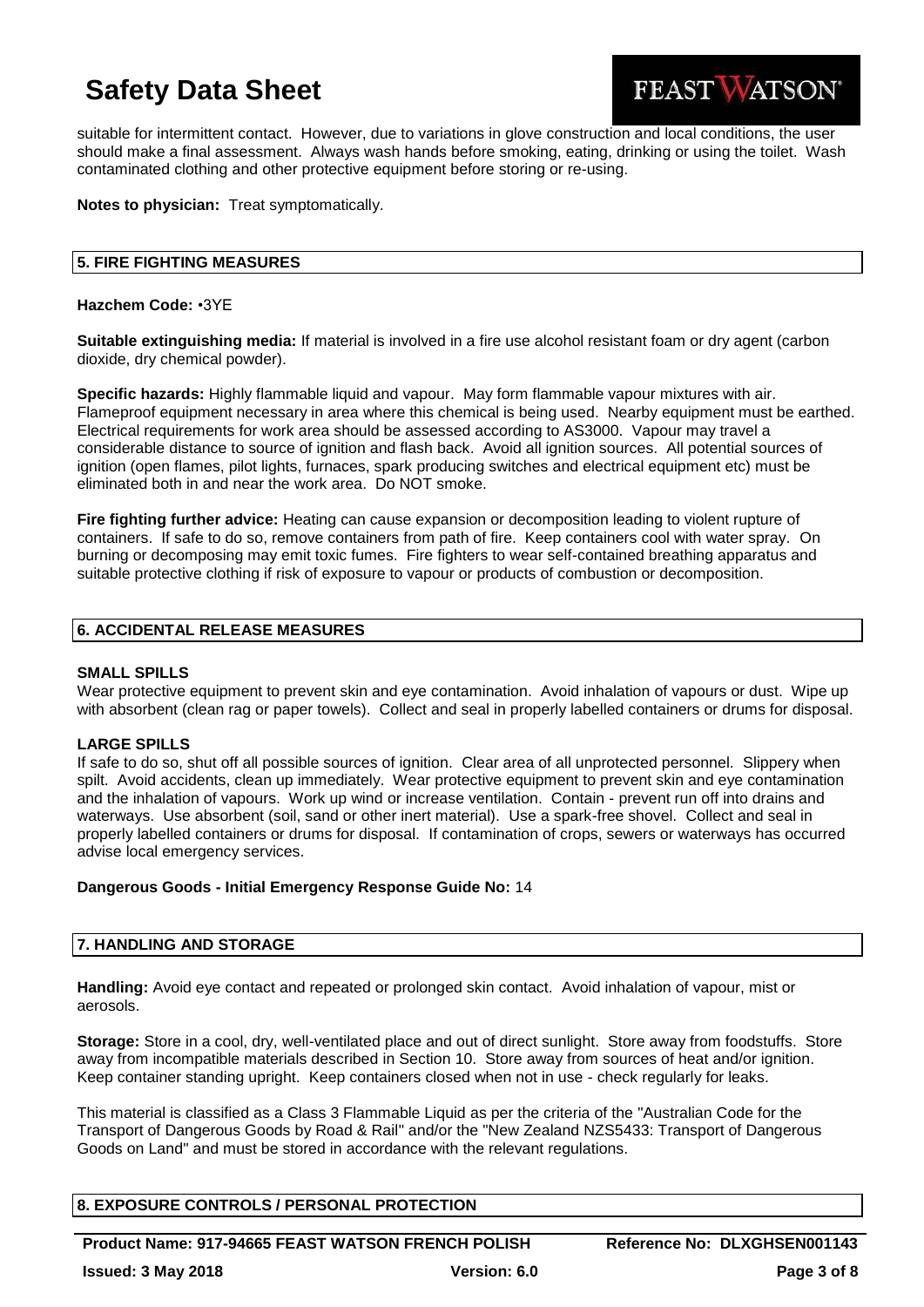

# **National occupational exposure limits:**

|               | TWA  |       | STEL                     |       | <b>NOTICES</b> |
|---------------|------|-------|--------------------------|-------|----------------|
|               | ppm  | mq/m3 | ppm                      | mq/m3 |                |
| Ethyl alcohol | 1000 | 1880  | $\overline{\phantom{a}}$ |       | $\sim$         |

As published by Safe Work Australia.

TWA - The time-weighted average airborne concentration over an eight-hour working day, for a five-day working week over an entire working life.

STEL (Short Term Exposure Limit) - the average airborne concentration over a 15 minute period which should not be exceeded at any time during a normal eight-hour workday.

These Exposure Standards are guides to be used in the control of occupational health hazards. All atmospheric contamination should be kept too as low a level as is workable. These exposure standards should not be used as fine dividing lines between safe and dangerous concentrations of chemicals. They are not a measure of relative toxicity.

If the directions for use on the product label are followed, exposure of individuals using the product should not exceed the above standard. The standard was created for workers who are routinely, potentially exposed during product manufacture.

**Biological Limit Values:** As per the "National Model Regulations for the Control of Workplace Hazardous Substances (Safe Work Australia)" the ingredients in this material do not have a Biological Limit Allocated.

**Engineering Measures:** Ensure ventilation is adequate to maintain air concentrations below Exposure Standards. Use only in well ventilated areas. Use with local exhaust ventilation or while wearing appropriate respirator. Vapour heavier than air - prevent concentration in hollows or sumps. Do NOT enter confined spaces where vapour may have collected.

**Personal Protection Equipment:** SAFETY SHOES, OVERALLS, GLOVES, SAFETY GLASSES, RESPIRATOR.

Wear safety shoes, overalls, gloves, safety glasses, respirator. Use with adequate ventilation. If inhalation risk exists wear organic vapour/particulate respirator meeting the requirements of AS/NZS 1715 and AS/NZS 1716. Available information suggests that gloves made from nitrile rubber should be suitable for intermittent contact. However, due to variations in glove construction and local conditions, the user should make a final assessment. Always wash hands before smoking, eating, drinking or using the toilet. Wash contaminated clothing and other protective equipment before storing or re-using.

**Hygiene measures:** Keep away from food, drink and animal feeding stuffs. When using do not eat, drink or smoke. Wash hands prior to eating, drinking or smoking. Avoid contact with clothing. Avoid eye contact and repeated or prolonged skin contact. Avoid inhalation of vapour, mist or aerosols. Ensure that eyewash stations and safety showers are close to the workstation location.

# **9. PHYSICAL AND CHEMICAL PROPERTIES**

| Form:   | <b>Clear Liquid</b> |
|---------|---------------------|
| Colour: | Colourless          |
| Odour:  | Fragrant            |

**Solubility:** Miscible with water. **Specific Gravity (20 °C):** 0.8 **Relative Vapour Density (air=1):** >1 Vapour Pressure (20 °C): 5.7 kPa **Flash Point (°C):** 13 (Ethyl alcohol) **Flammability Limits (%):** 3.3 - 19.0

**Product Name: 917-94665 FEAST WATSON FRENCH POLISH Reference No: DLXGHSEN001143**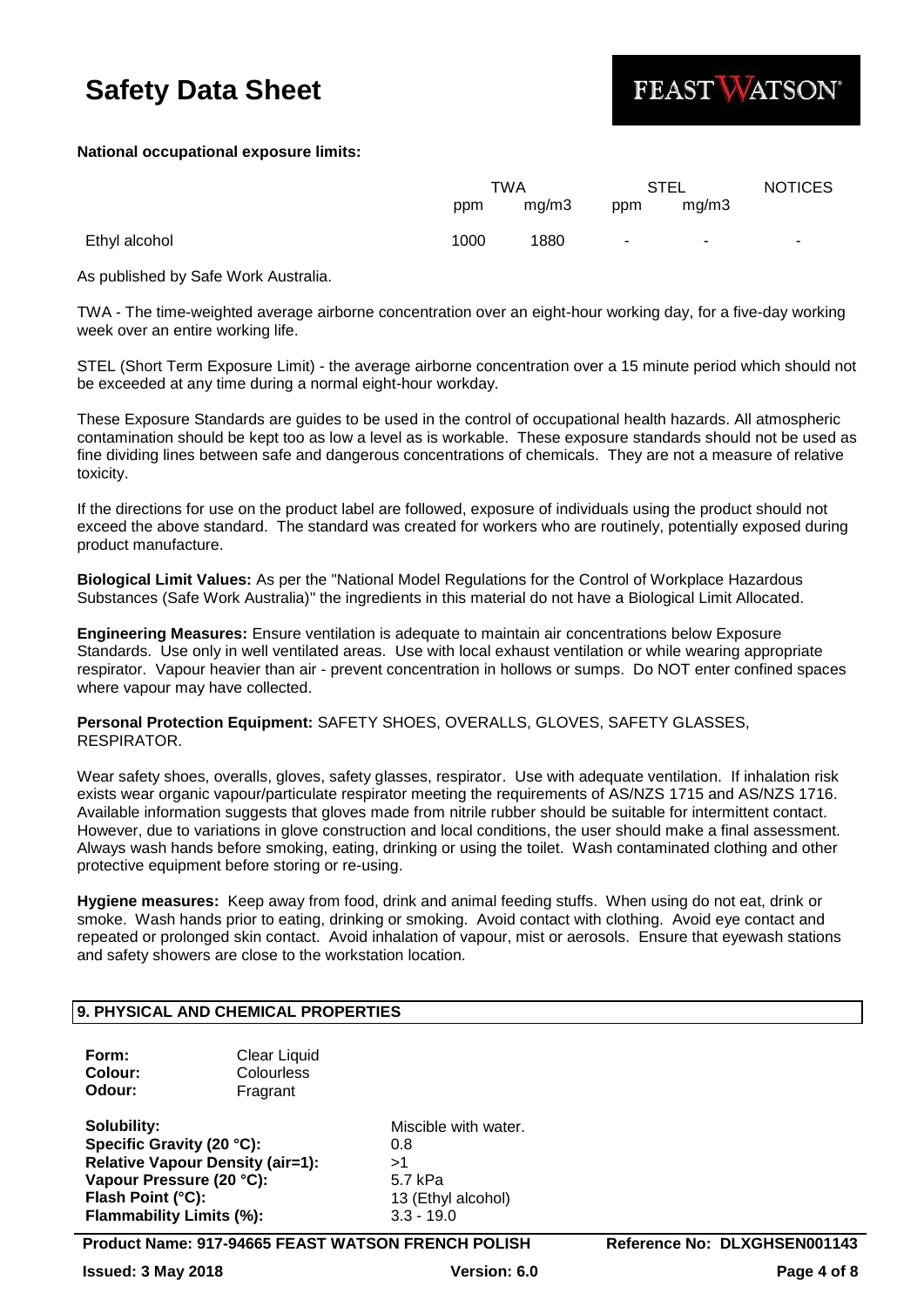FEAST WATSON®

**Autoignition Temperature (°C):** 365 **Melting Point/Range (°C):** N Av **Boiling Point/Range (°C):** 78.3 (Ethyl alcohol) **Decomposition Point (°C):** N Av **pH:** N App **Viscosity:** N Av **Total VOC (g/Litre):** N Av

(Typical values only - consult specification sheet)  $N Av = Not available, N App = Not applicable$ 

# **10. STABILITY AND REACTIVITY**

**Chemical stability:** This material is thermally stable when stored and used as directed.

**Conditions to avoid:** Elevated temperatures and sources of ignition.

**Incompatible materials:** Oxidising agents.

**Hazardous decomposition products:** Oxides of carbon and nitrogen, smoke and other toxic fumes.

**Hazardous reactions:** No known hazardous reactions.

# **11. TOXICOLOGICAL INFORMATION**

No adverse health effects expected if the product is handled in accordance with this Safety Data Sheet and the product label. Symptoms or effects that may arise if the product is mishandled and overexposure occurs are:

### **Acute Effects**

**Inhalation:** Material may be an irritant to mucous membranes and respiratory tract.

**Skin contact:** Contact with skin may result in irritation.

**Ingestion:** Swallowing can result in nausea, vomiting and irritation of the gastrointestinal tract.

**Eye contact:** An eye irritant.

### **Acute toxicity**

**Inhalation:** This material has been classified as non-hazardous. Acute toxicity estimate (based on ingredients): LC50 > 20.0 mg/L for vapours or LC50 > 5.0 mg/L for dust and mist or LC50 > 20,000 ppm for gas

**Skin contact:** This material has been classified as non-hazardous. Acute toxicity estimate (based on ingredients): >2,000 mg/Kg bw

**Ingestion:** This material has been classified as non-hazardous. Acute toxicity estimate (based on ingredients): >2,000 mg/Kg bw

**Corrosion/Irritancy:** Eye: this material has been classified as a Category 2A Hazard (reversible effects to eyes). Skin: this material has been classified as not corrosive or irritating to skin.

**Sensitisation:** Inhalation: this material has been classified as not a respiratory sensitiser. Skin: this material has been classified as not a skin sensitiser.

**Aspiration hazard:** This material has been classified as non-hazardous.

**Specific target organ toxicity (single exposure):** This material has been classified as non-hazardous.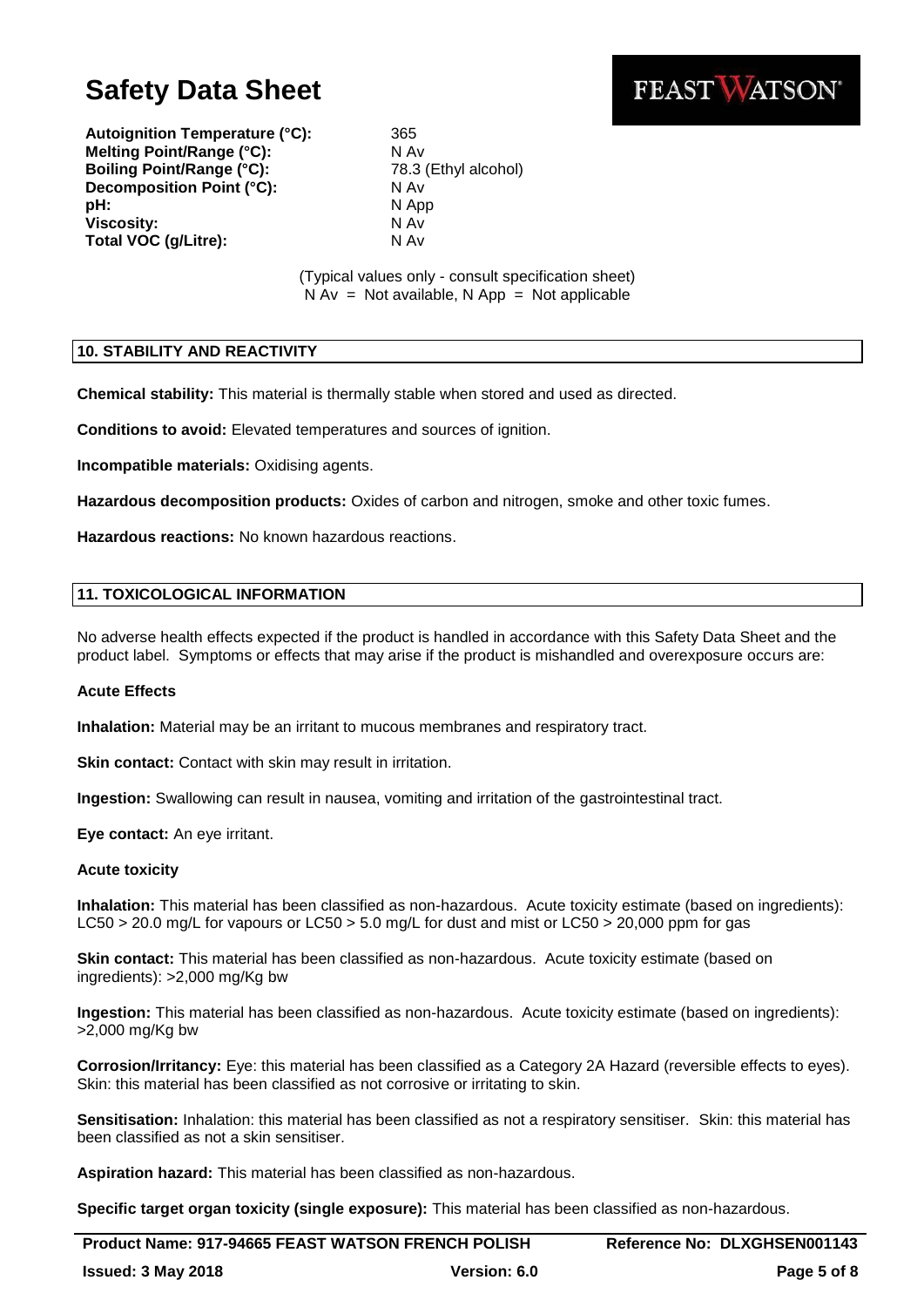

**Chronic Toxicity**

**Mutagenicity:** This material has been classified as non-hazardous.

**Carcinogenicity:** This material has been classified as non-hazardous.

**Reproductive toxicity (including via lactation):** This material has been classified as non-hazardous.

**Specific target organ toxicity (repeat exposure):** This material has been classified as non-hazardous.

# **12. ECOLOGICAL INFORMATION**

Avoid contaminating waterways.

**Acute aquatic hazard:** This material has been classified as non-hazardous. Acute toxicity estimate (based on ingredients): >100 mg/L

**Long-term aquatic hazard:** This material has been classified as non-hazardous. Non-rapidly or rapidly degradable substance for which there are adequate chronic toxicity data available OR in the absence of chronic toxicity data, Acute toxicity estimate (based on ingredients): >100 mg/L, where the substance is not rapidly degradable and/or BCF  $<$  500 and/or log Kow  $<$  4.

**Ecotoxicity:** No information available.

**Persistence and degradability:** No information available.

**Bioaccumulative potential:** No information available.

**Mobility:** No information available.

# **13. DISPOSAL CONSIDERATIONS**

Persons conducting disposal, recycling or reclamation activities should ensure that appropriate personal protection equipment is used, see "Section 8. Exposure Controls and Personal Protection" of this SDS.

If possible material and its container should be recycled. If material or container cannot be recycled, dispose in accordance with local, regional, national and international Regulations.

# **14. TRANSPORT INFORMATION**

### **ROAD AND RAIL TRANSPORT**

Classified as Dangerous Goods by the criteria of the "Australian Code for the Transport of Dangerous Goods by Road & Rail" and the "New Zealand NZS5433: Transport of Dangerous Goods on Land".



| UN No:                              | 1263        |
|-------------------------------------|-------------|
| <b>Dangerous Goods Class:</b>       | 3           |
| <b>Packing Group:</b>               | н           |
| <b>Hazchem Code:</b>                | $\cdot$ 3YF |
| <b>Emergency Response Guide No:</b> | 14          |

**Proper Shipping Name:** PAINT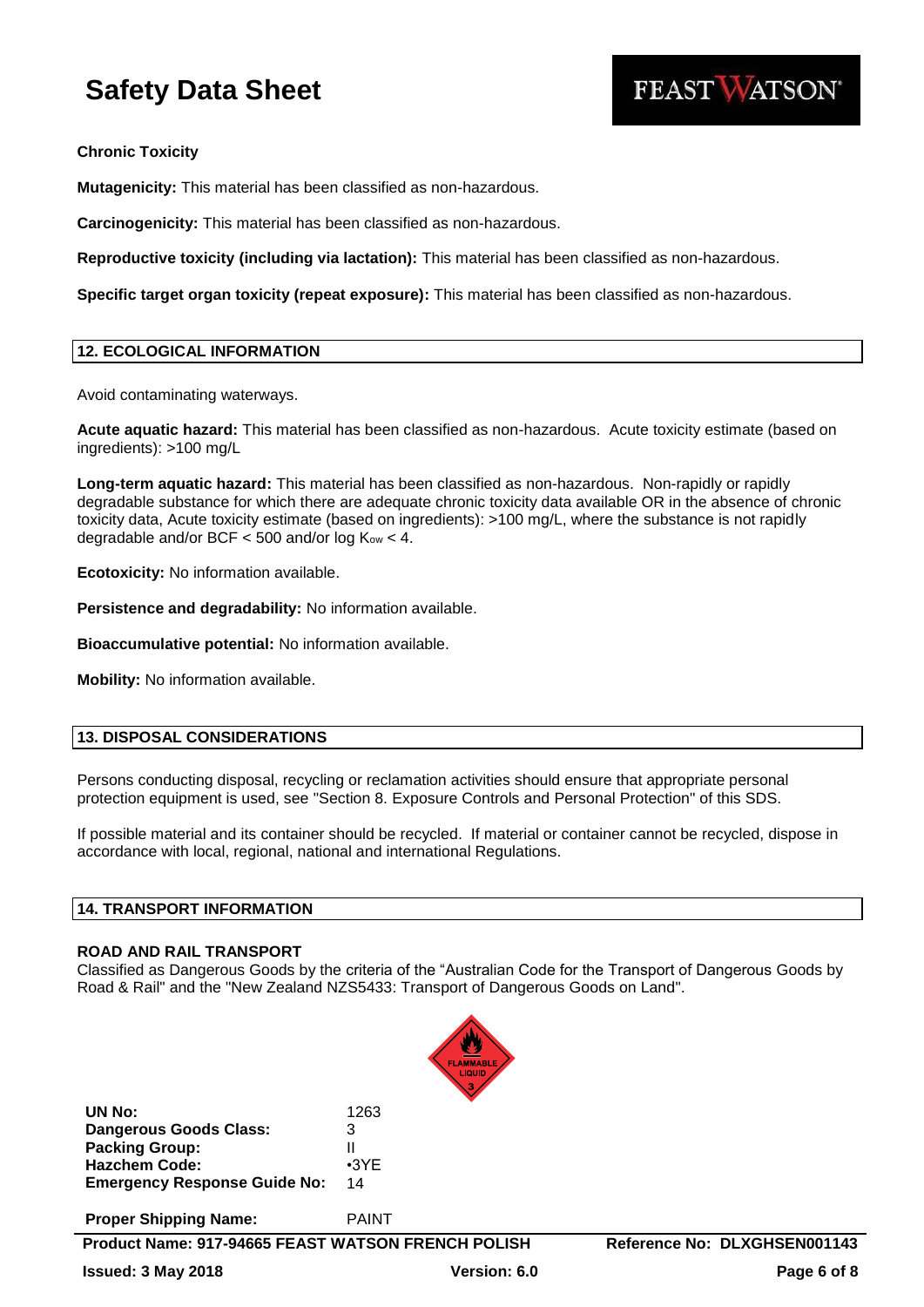FEAST WATSON®

**Segregation Dangerous Goods:** Not to be loaded with explosives (Class 1), flammable gases (Class 2.1), if both are in bulk, toxic gases (Class 2.3), spontaneously combustible substances (Class 4.2), oxidising agents (Class 5.1), organic peroxides (Class 5.2), toxic substances (Class 6.1), infectious substances (Class 6.2) or radioactive substances (Class 7). Exemptions may apply.

# **MARINE TRANSPORT**

Classified as Dangerous Goods by the criteria of the International Maritime Dangerous Goods Code (IMDG Code) for transport by sea.

| UN No:<br>Dangerous Goods Class:<br><b>Packing Group:</b> | 1263<br>З<br>Ш |
|-----------------------------------------------------------|----------------|
| <b>Proper Shipping Name:</b>                              | PAINT          |

# **AIR TRANSPORT**

Classified as Dangerous Goods by the criteria of the International Air Transport Association (IATA) Dangerous Goods Regulations for transport by air.



| UN No:                 | 1263 |
|------------------------|------|
| Dangerous Goods Class: | 3    |
| <b>Packing Group:</b>  | Ш    |
|                        |      |

**Proper Shipping Name:** PAINT

# **15. REGULATORY INFORMATION**

### **This material is not subject to the following international agreements:**

Montreal Protocol (Ozone depleting substances) The Stockholm Convention (Persistent Organic Pollutants) The Rotterdam Convention (Prior Informed Consent) International Convention for the Prevention of Pollution from Ships (MARPOL)

# **This material is subject to the following international agreements:**

Basel Convention (Hazardous Waste)

• Wastes from production, formulation and use of inks, dyes, pigments, paints, lacquers, varnish

# **This material/constituent(s) is covered by the following requirements:**

• All components of this product are listed on or exempt from the Australian Inventory of Chemical Substances (AICS).

• All components of this product are listed on or exempt from the New Zealand Inventory of Chemical (NZIoC).

**HSNO Group Standard:** HSR002662 - Surface Coatings and Colourants (Flammable) Group Standard